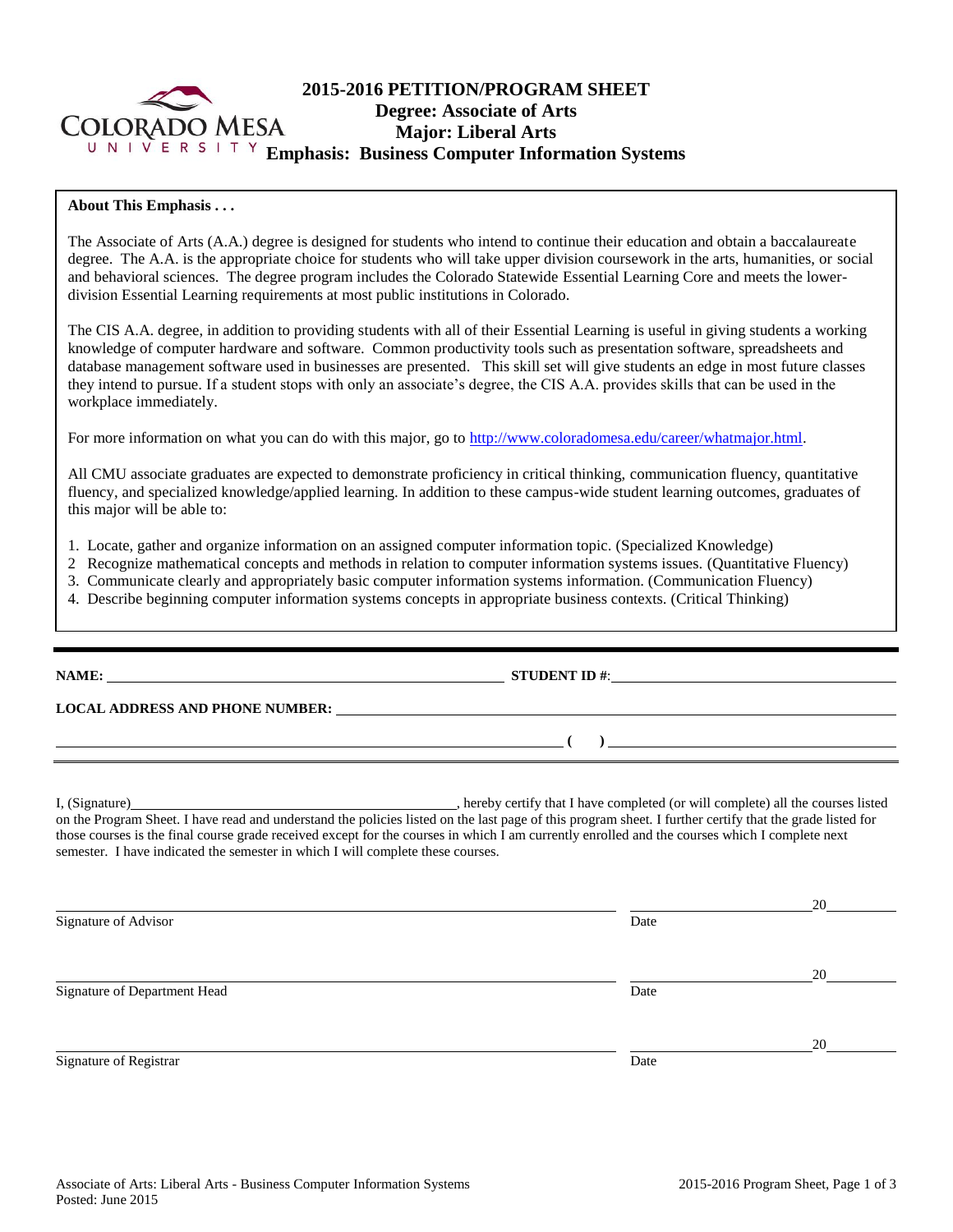#### **DEGREE REQUIREMENTS:**

- 60 semester hours total (A minimum of 16 taken at CMU in no fewer than two semesters).
- 2.00 cumulative GPA or higher in all CMU coursework toward the major content area.
- A grade of "C" or higher must be earned in all Essential Learning courses in order to be accepted for the transfer under the Core Transfer Agreements.
- Pre-collegiate courses (usually numbered below 100) cannot be used for graduation.
- A student must follow the CMU graduation requirements either from 1) the program sheet for the major in effect at the time the student officially declares a major; or 2) a program sheet for the major approved for a year subsequent to the year during which the student officially declares the major and is approved for the student by the department head. Because a program may have requirements specific to the degree, the student should check with the faculty advisor for additional criteria. It is the student's responsibility to be aware of, and follow, all requirements for the degree being pursued. Any exceptions or substitutions must be approved by the student's faculty advisor and Department Head.
- When filling out the program sheet a course can be used only once.
- See the "Undergraduate Graduation Requirements" in the catalog for additional graduation information.

**ESSENTIAL LEARNING** (31 semester hours) See the current catalog for a list of courses that fulfill the requirements below. If a course is on the Essential Learning list of options and a requirement for your major, you must use it to fulfill the major requirement and make a different selection within the Essential Learning requirement. The Essential Learning capstone course and co-requisite Essential Speech course (required for bachelor's degrees) cannot be used as options for the below requirements.

| Course No Title | Sem.hrs Grade Term |  |
|-----------------|--------------------|--|
|                 |                    |  |

**English** (6 semester hours, must receive a grade of "C" or better and must be completed by the time the student has 60 semester hours.)  $ENGL 111$  English Composition  $3$   $2$ ENGL 112 English Composition  $\overline{3}$  \_\_\_\_\_

**Math** MATH 113 **or higher** (3 semester hours, must receive a grade of "C" or better, must be completed by the time the student has 60 semester hours.)

MATH 113 College Algebra 4\*

\*3 credits apply to the Essential Learning requirements and 1 credit applies to elective credit

\_\_\_\_\_\_ \_\_\_\_ \_\_\_\_\_\_\_\_\_\_\_\_\_\_\_\_\_\_\_\_\_\_\_\_ \_\_\_\_ \_\_\_\_\_ \_\_\_\_\_\_\_\_

**Humanities** (3 semester hours)

# **Social and Behavioral Sciences** (6 semester hours) \_\_\_\_\_\_ \_\_\_\_ \_\_\_\_\_\_\_\_\_\_\_\_\_\_\_\_\_\_\_\_\_\_\_\_ \_\_\_\_ \_\_\_\_\_ \_\_\_\_\_\_\_\_ \_\_\_\_\_\_ \_\_\_\_ \_\_\_\_\_\_\_\_\_\_\_\_\_\_\_\_\_\_\_\_\_\_\_\_ \_\_\_\_ \_\_\_\_\_ \_\_\_\_\_\_\_\_ **Natural Sciences** (7 semester hours, one course must include a lab) \_\_\_\_\_\_ \_\_\_\_ \_\_\_\_\_\_\_\_\_\_\_\_\_\_\_\_\_\_\_\_\_\_\_\_ \_\_\_\_ \_\_\_\_\_ \_\_\_\_\_\_\_\_ \_\_\_\_\_\_ \_\_\_\_ \_\_\_\_\_\_\_\_\_\_\_\_\_\_\_\_\_\_\_\_\_\_\_\_ \_\_\_\_ \_\_\_\_\_ \_\_\_\_\_\_\_\_ \_\_\_\_\_\_ \_\_\_L \_\_\_\_\_\_\_\_\_\_\_\_\_\_\_\_\_\_\_\_\_\_\_\_ \_\_\_\_ \_\_\_\_\_ \_\_\_\_\_\_\_\_ **History:** (3 semester hours) HIST \_\_\_\_ \_\_\_\_\_\_\_\_\_\_\_\_\_\_\_\_\_\_\_\_\_\_\_\_ \_\_\_\_ \_\_\_\_\_ \_\_\_\_\_\_\_\_ **Fine Arts** (3 semester hours) \_\_\_\_\_\_ \_\_\_\_ \_\_\_\_\_\_\_\_\_\_\_\_\_\_\_\_\_\_\_\_\_\_\_\_ \_\_\_\_ \_\_\_\_\_ \_\_\_\_\_\_\_\_ **WELLNESS REQUIRMENT** (2 semester hours) KINE 100 Health and Wellness 1 KINA  $1 \qquad \qquad$   $1$

### **BUSINESS COMPUTER INFORMATION SYSTEMS EMPHASIS REQUIREMENTS** (21 semester hours)

#### **Business Courses**

| ACCT 201 | Principles of Financial                |    |  |
|----------|----------------------------------------|----|--|
|          | Accounting                             | 3  |  |
| BUGB 211 | <b>Business Communications</b>         | 3  |  |
| CISB 205 | <b>Advanced Business Software</b>      | 3  |  |
| CISB 101 | <b>Business Information Tech</b>       | 3  |  |
| TECI 260 | IT Hardware & System SW                | 3  |  |
| CISB 210 | Fundamentals of Info Systems           | -3 |  |
| CISB 206 | <b>Business Application</b>            |    |  |
|          | Programming                            | 3  |  |
| OR       |                                        |    |  |
|          | *CSCI 111 CS1: Foundations of Comp Sci | 3  |  |
|          |                                        |    |  |
| ΛD       |                                        |    |  |

#### **OR**

Object Oriented Programming Course approved by CIS advisor,

 $specifically:$   $\frac{3}{2}$ 

\* Courses require additional pre-requisites beyond those required for the degree.

**Electives** (6 semester hours) \*MATH 113 College Algebra 1 \_\_\_\_\_\_ \_\_\_\_ \_\_\_\_\_\_\_\_\_\_\_\_\_\_\_\_\_\_\_\_\_\_\_\_ \_\_\_\_ \_\_\_\_\_ \_\_\_\_\_\_\_\_ \_\_\_\_\_\_ \_\_\_\_ \_\_\_\_\_\_\_\_\_\_\_\_\_\_\_\_\_\_\_\_\_\_\_\_ \_\_\_\_ \_\_\_\_\_ \_\_\_\_\_\_\_\_ \_\_\_\_\_\_ \_\_\_\_ \_\_\_\_\_\_\_\_\_\_\_\_\_\_\_\_\_\_\_\_\_\_\_\_ \_\_\_\_ \_\_\_\_\_ \_\_\_\_\_\_\_\_

Course No Title Sem.hrs Grade Term